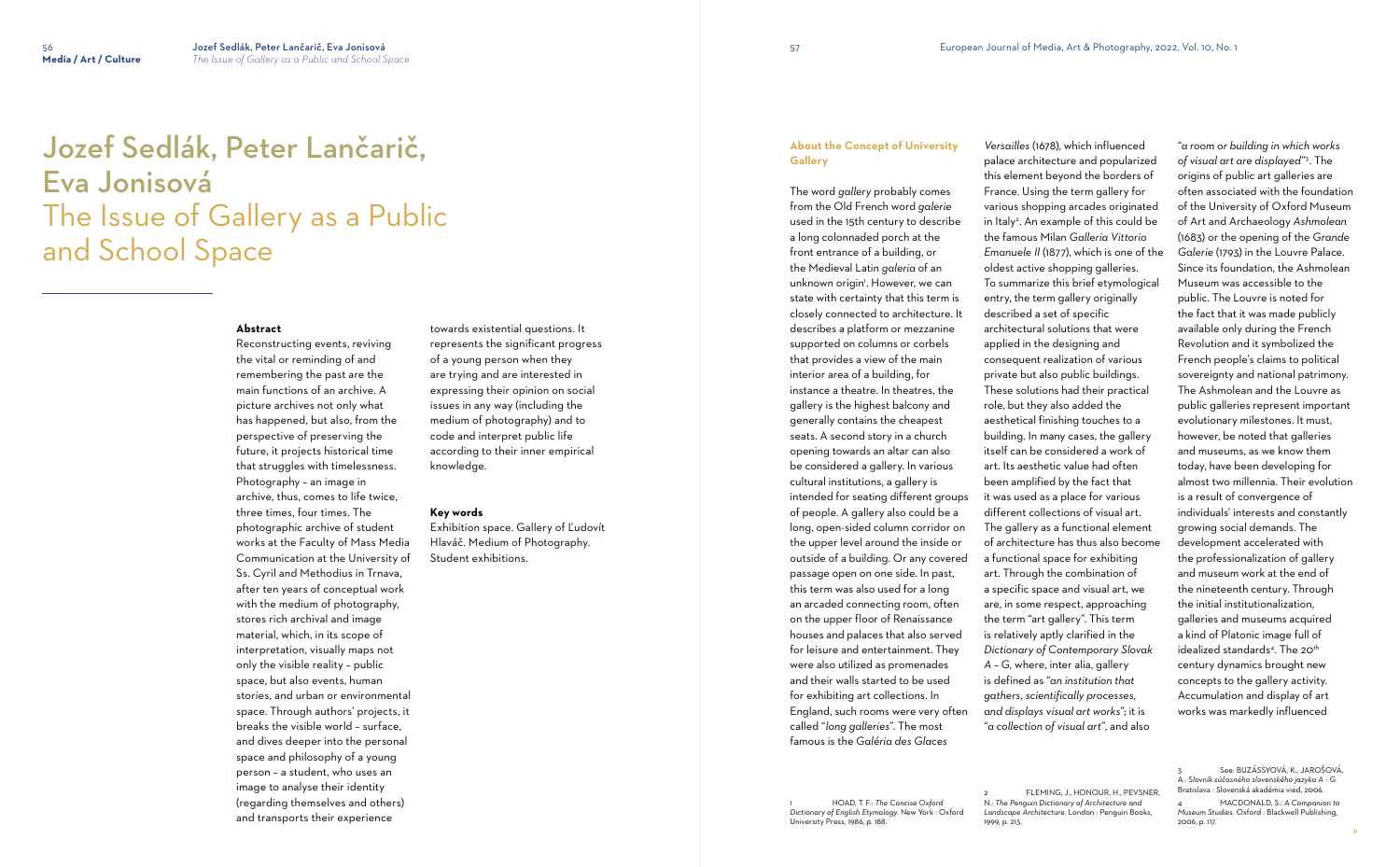by social changes, but also by the development of new technologies and art forms. Currently, galleries relatively successfully use new media and technologies as a means of popularization and modernization of some obsolete or old-fashioned institutional aspects. These institutions needed to adapt to new generations of visitors. Abroad, the terms gallery and museum are often used as synonyms, in Slovakia, however, these terms are distinguished. Here, institutions defined as galleries present to the public visual art works. Museums display other kinds of artefacts, such as cultural, historical, or natural science collections. A museum is an institution with the main goal of presenting and making available human artefacts and the main objective of its visitors is to acquire knowledge<sup>5</sup> .

Galleries and museums are predominantly non-profit cultural institutions serving society and its development. They accumulate, preserve, and present to the public cultural, historical, natural, and artistic monuments. They are simultaneously scientific and educational institutions. Their socio-educational function is vital and very important from the view of the development of individuals' value orientation. Galleries and museums are those places where we find aesthetically original, but also scientifically processed, values that

correlate with all areas of education $^{\circ}$ . The functions and the size of the gallery institutions oriented on visual arts is what decides their classification. For example, *Museum of Art* is a type of institution that administers a depositary, manages its cataloguing, carries out exhibition and educational activities, and also restoration and expertise activities. It preserves cultural heritage and, at the same time, purchases contemporary art<sup>7</sup>. This kind of gallery space in Slovakia is represented by, for example, the *Slovak National Gallery* (1948) in Bratislava and its branches, as well as regional galleries such as *Ján Koniarek Gallery* (1976) in Trnava, *Spiš Artists' Gallery* (1987) in Spišská Nová Ves, *East Slovak Gallery* (1951) in Košice, and others. Galleries without collection holdings are called "kunsthalle" and they primarily focus on contemporary art that they actively seek to develop. Kunsthalle Bratislava (2014) is one of its kind in Slovakia and was established only recently. Besides publicly institutionally covered galleries, there are also various commercial galleries, which are aimed at the long-term progress of the artists that they represent and are primarily funded from the sales of art works

5 GUILLAUME, M., KOVÁČOVÁ, B.: *Art vo vzdelávaní.* Trnava : Trnavská univerzita v Trnave, Pedagogická fakulta, 2010, p. 71.

ŠVECOVÁ, M.: Výklady spoločnosti. In LANČARIČ, P. a kol. (eds.): *Výklady 2021-2016.* Trnava : Bronco n.o., 2022, pp. 215-219.

9 SÝKOROVÁ, L.: *Nezávislé kurátorství ve volném čase.* Ústí nad Labem : Fakulta umění a designu, 2016, pp. 27-28. ; See: ŠKRIPCOVÁ, L., MISTRÍK, M.: *Komunitné médiá.* Trnava : FMK UCM v Trnave, 2021

6 GUILLAUME, M., KOVÁČOVÁ, B.: *Art vo vzdelávaní.* Trnava : Trnavská univerzita v Trnave, Pedagogická fakulta, 2010, pp. 69-71. ; ENGLER, M., TRNKA, A.: Concept Art: The Essential Part of Visual Pre-production in the Entertainment Industry. In *Acta Ludologica*, 2021, Vol. 4, No. 1, pp. 112-123.

7 SÝKOROVÁ, L.: *Nezávislé kurátorství ve volném čase.* Ústí nad Labem : Fakulta umění a designu, 2016, p. 26.

and from private sources. For instance, the auction company *SOGA* (1996) that operates its own auction, exhibition, administrative, and depository spaces. Smaller gallery institutions also include "independent galleries" that are administered by independent curators and artists, often on various alternative premises, and it is primarily younger artists who present themselves here. A peculiar example of an atypical exhibition space is the *Shop Window Gallery* (2016). It is a public art space located in old shop windows on the main strip in Trnava. The concept of this gallery incessantly reminds us that we are living a consumer lifestyle. The gallery presents site-specific exhibitions and performances by young Slovak and international artists, whose art works interpret major societal problems. The gallery's role, besides supporting the artists, is to illuminate complicated situations and phenomena from the past, present, and future to the city inhabitants $^8$ . The wide spectrum of gallery typology is also made up of foundation galleries, but also galleries that are a part of various cultural and educational institutions, such as libraries, community centres, and, last but not least, universities. Student galleries are managed by artists who are often associated with academies of fine arts or art-oriented faculties as pedagogues. On the student ground, these galleries

present either well-established artists or the students and graduates themselves. These are usually social events, where exhibitions are supplemented by lectures or

discussions<sup>9</sup>. For example, *Medium Gallery* (1991) has been established as a part of the Academy of Fine Arts and Design in Bratislava. This exhibition space does not just serve as a traditional gallery but also functions as a communication space with a reach stretching beyond the school. The exhibition activities constitute a part and also extension of the concept of art-teaching. They focus on all forms of contemporary art in accordance with the wide spectrum of the school's study programmes. The gallery could be described as institutionally oriented. The gallery approaches the composition of the exhibition plan methodically and the presented projects are selected by the gallery board composed of three representatives of the school, the head of the gallery, and one external member. The main criterion of their acceptance and realization is their quality, while paying attention to balancing out the presentation of students, pedagogues of the school or affiliated schools, curatorial concepts, and exhibitions of the established local and international artists<sup>10</sup>.

10 *O galérii.* [online]. [2022-03-11]. Available at: <https://www.vsvu.sk/sk/galeria-medium/o-

*The Gallery of Ľudovít Hlaváč* (2010) was established by the Department of Artistic Communication at the Faculty of Mass Media Communication of the University of Ss. Cyril and Methodius (FMK UCM) in Trnava with grant support from the Ministry of Education of the Slovak Republic<sup>11</sup>. The gallery space is named after the famous Slovak art theoretician Ľudovít Hlaváč, whose work addressed the history and theory of photography, specializing in the history of Slovak photography. The leading personality and the founder of this gallery is the internationally recognized photographer and pedagogue Jozef Sedlák. For several reasons, the gallery could be also classified as an independent gallery. This exhibition space was established as a result of deep interest and devotion to photography. It was not a demand or order of the university management but a voluntary initiative. Just as many other cultural projects, this was also born naturally from the so-called "cultural undergrowth". Another thing associating the Gallery of Ľudovít Hlaváč with the concept of independent galleries is its spatial disposition. It is not a classic gallery hall built for exhibition purposes. This gallery came to life through the adoption – appropriation of a space that used to be a staircase and a hallway between classrooms (figure 1 – 3). These premises could be

galerii/>. galerii//>.

described as a "non-place"; a place created for a clearly defined purpose that, however, lacks identity 12 . By transforming this staircase and hallway into a photographic gallery (figure 4 – 7), an unused school space has become a place for a lively community of people and art (figure. The exhibition place also qualifies as an independent gallery from the view of its organizational structure. The gallery is administered by pedagogues – photographers Petra Cepková, Eva Jonisová, Peter Lančarič, and Jozef Sedlák (figure 8), making it an "artist-run space", where a gallery is managed by artists for young artists. Roles within the gallery are fluid and its running is low-cost<sup>13</sup>. The Gallery of Ľudovít Hlaváč enables students to present and promote their photographic work on an academic ground (figure 9 – 11). The exhibition activity is mainly aimed at contemporary fine art, photographic trends, and individuality of the authors' visual expression. It is the expression of an author's individual vision that is the "*key concept in modernism*" 14 . Within the artistic-pedagogical process, the pedagogues, all simultaneously active photographers and intern curators of this gallery, shift the emphasis from the technical ability to manage the camera and the

13 LANČARIČ, P., MOLARI, P.: *Galéria Výklad. Jeden a pol roka.* Trnava : Bronco n.o., 2016, pp. 15-16.

14 BULL, S.: *Photography.* Abingdon : Routledge, 2010, p. 131.

<sup>12</sup> AUGÉ, M.: *Non-Places. Introduction to an Anthropology of Supermodernity*. London : Verso, 1995, p. 95.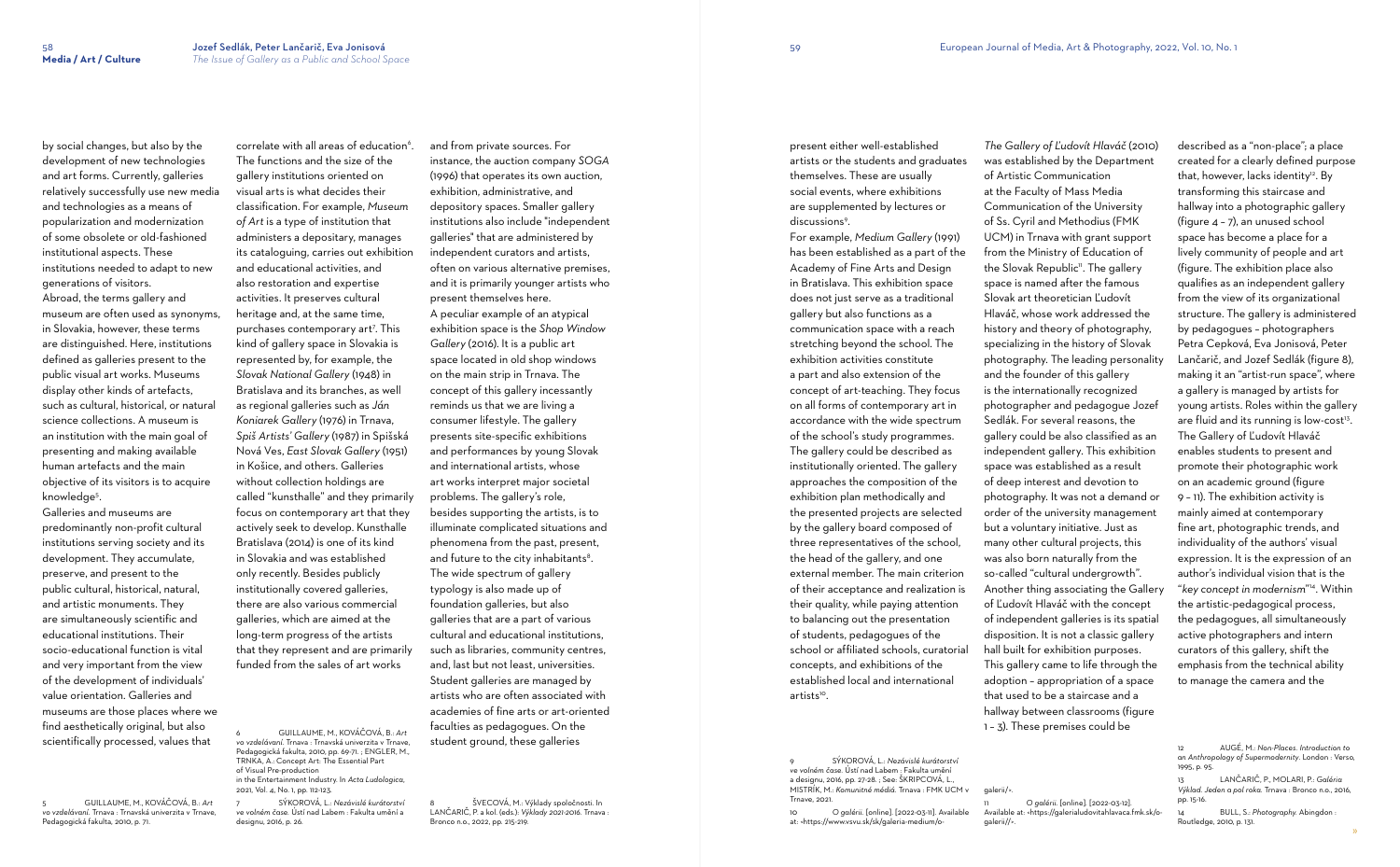photographic medium to the author, whose role is to find their own original, subjective, and recognizable visual expression. This modernistic perspective of the photographic medium is complemented by a postmodern approach, where the emphasis shifts beyond the frame of a photograph, i.e., to the cultural contexts of the photographic image. Serving as examples of this are socially engaged exhibitions, such as *antiGORILA* (2012), *Violence in the Media* (2014) or *A Personal/ Impersonal Message* (2018), and others<sup>15</sup>. Besides the collective photographic exhibitions of the students of the Faculty of Mass Media Communication in Trnava, the gallery also presented collaborative exhibitions with the Academy of Fine Arts and Design in Bratislava, the Faculty of Arts of the Technical University in Košice or the Private School Of Design in Bratislava. The Gallery of Ľudovít Hlaváč also organizes regular solo exhibitions of the graduates and doctoral students of the faculty. Besides the exhibition activities, the gallery also serves as a polyfunctional space for meetings and discussions with interesting personalities from the fields of art and culture.

# **Tenth Anniversary of the Gallery of Ľudovít Hlaváč**

The tenth anniversary of the Gallery of Ľudovít Hlaváč at the

15 SEDLÁK, J.: *Obraz - Prelievanie realít.* Trnava : Fakulta masmediálnej komunikácie, 2022, pp.

90-114.

FMK UCM in Trnava constitutes an opportunity for a first retrospective look into the past – a reflection on the existence of the faculty space of the photographic gallery that has always been inconspicuous in its location but, as a transit area, always full of student activity. Thanks to the selfless work of a group of pedagogues from the Department of Artistic Communication and accompanying activities outside the gallery, more than fifty collective and authors' exhibitions have taken place under this brand (Gallery of Ľudovít Hlaváč has productionally covered one third of exhibitions outside its gallery space in, for example, Ján Palárik Theatre in Trnava (figure 12, 13), Central European House of Photography in Bratislava (figure 14, 15), monasteries in Brehov (figure 16) and Podolínec or at the municipal offices in Vyšné Ružbachy, as well as in schools in Nižné Ružbachy (figure 17, 18), Hybe, and Rad). The gallery named after a renowned Slovak theoretician of history of photography has thus become a place with cult status for the students of the Faculty of Mass Media Communication of the UCM in Trnava at No.3 Skladová street. In the curatorial text from the collective exhibition of students and pedagogues entitled *Stephen's Family* from 2014 is written: "*One of the priority goals of the Gallery of Ľudovít Hlaváč at the Faculty of Mass Media Communication of the UCM in Trnava is to support and lead a creative dialogue between* 

*the students and pedagogues*" <sup>16</sup>. The citation very accurately defines the vision and function of the medium of photography as a communication language that should sensitively and professionally operate with connectivity in the pedagogical process.

In the decade of its activities, the Gallery of Ľudovít Hlaváč has created collective material and immaterial memory; a deposit of the idea-image material that documents not only the "outside" causal world of social history of the university, the city of Trnava or wider contexts within the borders of the country or the global world. It has also left a cultural footprint of the inner thinking of a young person – student; its development, direction, its priority of interpretation – the essence of the outside world and recording of the existential relationship with oneself. The gallery has formed long-standing friendships between the pedagogues and graduates. In a certain sense, it is a community of communities that are still connected by their relationship to photography, creative discourse – in order to express and legitimize a lasting partnership not only at the traditional professional level – the exhibitions. The gallery's anniversary also means an emancipation of this relationship, breaking out of the intuitive – fleeing time horizons of studies (maturation), into a creatively stable Bergson's process of "nonsubstantial ontology" of relationships.

Students, now fellow pedagogues (Peter Lančarič, Lucia Škripcová, former doctoral students Andrea Boldišová, Jakub Kovalík, and current doctoral students Eva Jonisová, Kristián Pribila) constitute the attribute of authenticity of the exhibition activity process. All these people have, at a different time, participated in the running of the gallery and have shaped its image. Those who continue at the present time attribute new ideas, concepts, advice, professional communication or vision to the gallery. The most recent change in the Gallery of Ľudovít Hlaváč are online exhibitions created under the professional guaranty of internal doctoral student

Patrik Kolenčík.

Another memorable event is the pilot exhibition entitled *Fashion as a Statement/Portraits of Citation (2010).* The narrative of the first exhibition is significant for its atypical time-space placement. The first exhibition did not only mean visual, pedagogical, and institutional correlations of the story, but was mainly the first constitutive cultural information. Despite its festive nature (a performance of a folk cimbalom musical group led by Marek Neumahr was a part of the vernissage), the exhibition opening was only attended by a few students, probably not even authors, who, as a by-product of a festive atmosphere, spontaneously danced on a folk note. The notion of the success rate of the pilot event, which "then and there" might have tasted like failure (sadness), in hindsight does not seem legitimate and reasonable. It has not remained as a numb

scar reduced to nostalgic grief – wound. The first exhibition formed an algorithm or concatenation generating a unique story of the secret of photography within the depth of surface manifestation. On the academic ground, the Gallery of Ľudovít Hlaváč has become a piece of cultural evolutionary information and its attributes – the accessibility of *cultural* information, has allowed not only its targeted transmission, but also its unlimited recombination, evaluation, selection, and verification. Both the academic ground and the gallery were established as *spiritual spaces,* the contents and messages of which were only been inscribed in the individuals' (students') minds, but have, in specific forms, become a part of social memory. From the perspective of vision and philosophy of the gallery's art activities, they resembled Popper's "three worlds" that represent the physical, spiritual-cultural information (social consciousness), and mental and spiritual layer of reality<sup>17</sup>. At the start of the gallery's activities, there were only a few of us, two pedagogues and some students, and "*through Barthes's mouth*" we posed a legitimate question of how to make these "*secrets of photography*" available to the students and "*…who could help me*", is photography "*mad or wise*"? Barthes's desire to know

the "*secrets of photography*" does not only stem from his memorable photograph of his dead mother, but "*[...] from a construction of metaimage life, evidence provided by technology and usage, and despite its tremendous contemporary expansion, he was not sure that Photography existed, that it had a 'genius' of its own, with a question of the mad and still wise story of photography and euphoria*" 18 . Our madness and wisdom in establishing a school gallery can only be tested by the aforementioned look into *our* history. History is never dead, if it is interpreted correctly and truthfully, and is also "wise" and that is why this anniversary paves the way for self-reflection and questions of how to continue. According to Henri Bergson, it is possible " *[...] only through new philosophy of creative approach (and not self-deception), which doesn't stem from the intellect but rather intuition, more alike art in this context. Only new philosophy and art are able to capture the reality as it is, because they don't perceive it from the outside – the surface, but from the inside*" 19 . According to Petříček, what Bergson considered important was the "radical" question of the duration of this relationship, when he speaks: "*[...] of consciousness whose entirety starts to decompose in its mobility, which becomes duration, i.e., a change and identity* 

Popper's concept of three worlds is defined by a scheme: world 1 – physical objects or physical states; world 2 – state of consciousness, thinking, scientific ideas, artistic thinking, and works of art – products. See: POPPER, K. R.: *Objective*  Oxford University Press, 1979, p. 106.

BERGSON, H.: Bergsonova filosofie komična a smíchu. In MAJOR, L. (ed.): *Myšlení o divadle*. Prague : Herrmann a synové, 1993, p. 94.

<sup>18</sup> BARTHES, R.: *Světlá komora*. Bratislava : Archa, 1994, p. 9.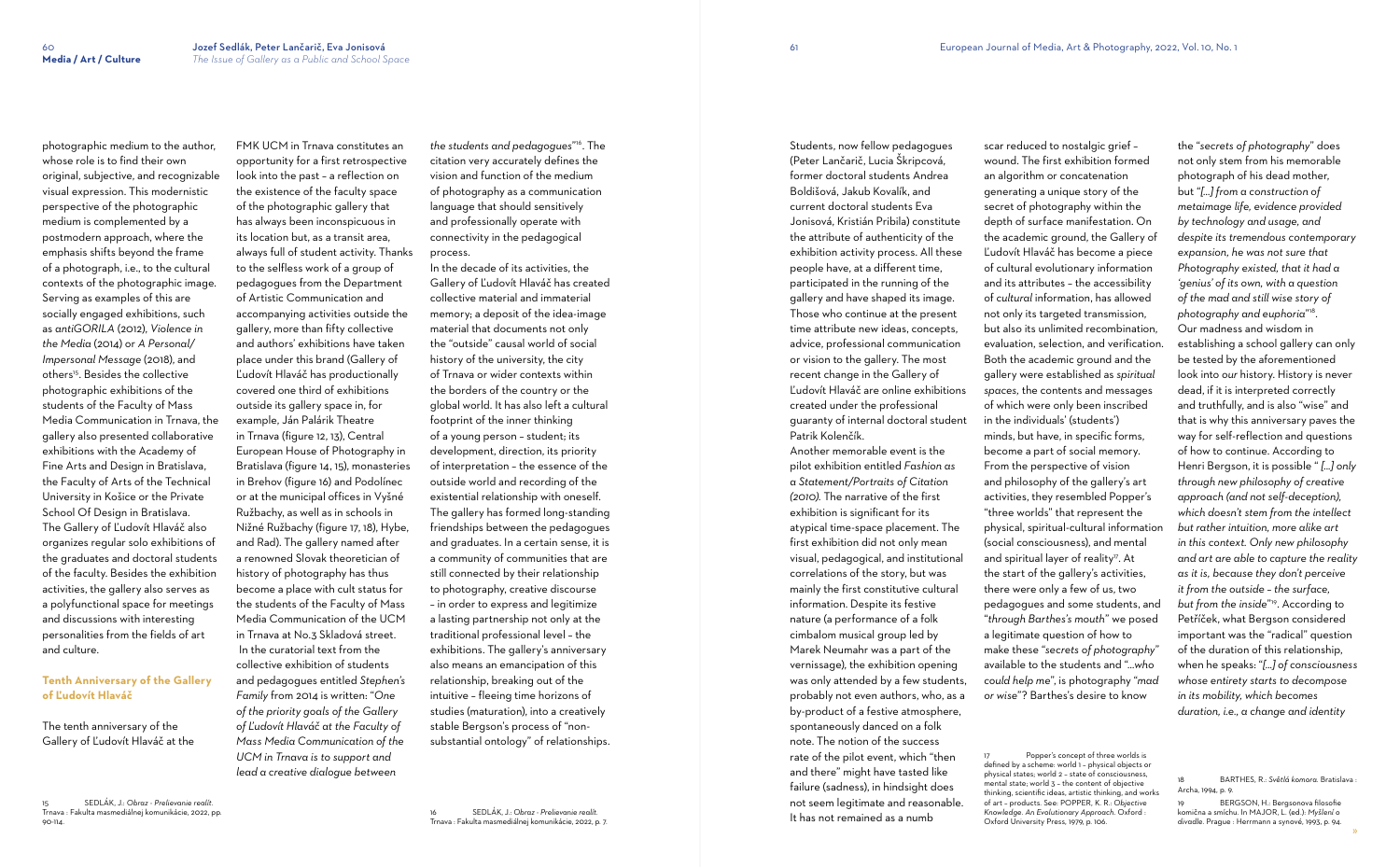*at the same time. [...] consciousness is a memory; what persists in this transition is a process*" <sup>20</sup>. By this, Henri Bergson means "dureé" – pure duration, when: "*[...] the pure essence of duration and movement is the fact that we are constantly on a path of creating; duration (of creating) is a form in which the posteriority of the state of our consciousness is acquired, when our self does not purposefully intervene in our life and does not distinguish between the present and the past states; it lets both processes flow*" 21 .

#### **Conclusion**

Although the historical magnitude of the tenth anniversary of the Gallery of Ľudovít Hlaváč is only small, this short experience does not diminish its historical valence, such as that of philosophy, specifically the philosophy of history that underlies human existence. We would like the exhibition activities of our gallery to continue – they could be a symbol, a time key to continuance of the movement of art work – a reflection of cultural memory on the university ground, but primarily a value of consciousness (Bergson's memory and freedom) – of the relationship between a pedagogue and a student, which should not remain dead but should constantly progress by "conquering" the potential immobility in moments of awakening and

20 PETŘÍČEK, M.: *Myšlení obrazem.* Prague : Herrmann a synové, 2009, p. 50. 21 PETŘÍČEK, M.: *Myšlení obrazem.* Prague : Herrmann a synové, 2009, p. 51.

evolution, to be a part of the history of "creative development"<sup>22</sup> . The anniversary of the gallery should not represent the "unimaginability" of continuance, a term belonging to the archaeology of philosophy terminology; it should not only look for hidden stigmatized stops in the current historical revival of the gallery activities. It should show the breaking of the borders – breakages, in which the idea of the "imaginable" and the "transcending" is born.

#### **Bibliography**

# AUGÉ, M.: *Non-Places.*

*Introduction to an Anthropology of Supermodernity*. London : Verso, 1995.

BARTHES, R.: *Světlá komora.* Bratislava : Archa, 1994. BERGSON, H.: Bergsonova filosofie komična a smíchu. In MAJOR, L. (ed.): *Myšlení o divadle*. Prague : Herrmann a synové, 1993, pp. 93- 106.

BULL, S.: *Photography.* Abingdon : Routledge, 2010. BUZÁSSYOVÁ, K., JAROŠOVÁ, A.: *Slovník súčasného slovenského jazyka A - G.* Bratislava : Slovenská akadémia vied, 2006. ENGLER, M., TRNKA, A.: Concept Art: The Essential Part of Visual Pre-production in the Entertainment Industry. In *Acta Ludologica*, 2021, Vol. 4, No. 1, pp. 112-123. ISSN 2585-8599. FLEMING, J., HONOUR, H., PEVSNER, N.: *The Penguin* 

22 Ibidem, p. 53.

*Dictionary of Architecture and* 

*Landscape Architecture.* London : Penguin Books, 1999. GUILLAUME, M., KOVÁČOVÁ, B.: *Art vo vzdelávaní.* Trnava : Trnavská univerzita v Trnave, Pedagogická fakulta, 2010. HOAD, T. F.: *The Concise Oxford Dictionary of English Etymology.* New York : Oxford University Press, 1986. LANČARIČ, P., MOLARI, P.: *Galéria Výklad. Jeden a pol roka.* Trnava : Bronco n.o., 2016. MACDONALD, S.: *A Companion to Museum Studies*. Oxford : Blackwell Publishing, 2006. *O galérii.* [online]. [2022-03-11]. Available at: <https://www.vsvu. sk/sk/galeria-medium/o-galerii/>. PETŘÍČEK, M.: *Myšlení obrazem*. Prague : Herrmann a synové, 2009. SEDLÁK, J. (ed.).: *Obraz - Prelievanie realít.* Trnava : Fakulta masmediálnej komunikácie, 2022. SÝKOROVÁ, L.: *Nezávislé kurátorství ve volném čase.* Ústí nad Labem : Fakulta umění a designu, 2016. ŠKRIPCOVÁ, L., MISTRÍK, M.: *Komunitné médiá.* Trnava : FMK UCM v Trnave, 2021.

ŠVECOVÁ, M.: Výklady spoločnosti. In LANČARIČ, P. a kol. (eds.): *Výklady 2021-2016*. Trnava : Bronco n.o., 2022.

## **Authors**

Assoc. Prof. MgA. Jozef Sedlák jozef.sedlak@ucm.sk

Mgr. Peter Lančarič, PhD. peter.lancaric@ucm.sk

Mgr. Eva Jonisová jonisova1@ucm.sk

Faculty of Mass Media Communication University of Ss. Cyril and Methodius in Trnava Námestie J. Herdu 2 91701 Trnava SLOVAK REPUBLIC

#### **Profile of the Authors**

Jozef Sedlák (Slovakia, Bratislava, 1958) Studied Art Photography program at the Film and TV Faculty of the Academy of Performing Arts in Prague (1979-1984). He is the Head of the "Communication in the Photography" Studio of the Department of Artistic Communication at the Faculty of Mass Media Communication

at the University of Ss. Cyril and Methodius in Trnava (2006-), an external lecturer at the Department of Photography and New Media of the Academy of Fine Arts and Design in Bratislava (2007-). Aside from pedagogical activities his work comprises staged, documentary and conceptual photography.

Peter Lančarič (Slovakia, Trnava, 1989) is an assistant professor at the Department of Artistic Communication of the Faculty of Mass Media Communication at the University of Ss. Cyril and Methodius in Trnava. In research he mainly addresses various aspects of photographic portraiture. He considers photography a borderline phenomenon and thus addresses



also various other intersections that form the current character of this medium.

Eva Jonisová (Slovakia, Tesárske Mlyňany, 1994) is a doctoral student at the Department of Artistic Communication of the Faculty of Mass Media Communication at the University of Ss. Cyril and Methodius in Trnava. Her main focus is the medium of photography. In research she mainly addresses the basic creative and communication elements of photography symbolism and narration. She actively focuses on documentary and conceptual photography.

**Figure 1: Unused school space has become a photographic gallery, 2010.** 



Source: archives of authors.

**Figure 4: The current look of the gallery space, 2021.**  Source: archives of authors.



**Figure 5: The current look of the gallery space, 2021.**  Source: archives of authors.



**Figure 6: The current look of the gallery space, 2021.**  Source: archives of authors.



**Figure 2: Unused school space has become a photographic gallery,** 

**2010.** 

Source: archives of authors.



**Figure 3: Unused school space has become a photographic gallery, 2010.** 

Source: archives of authors.